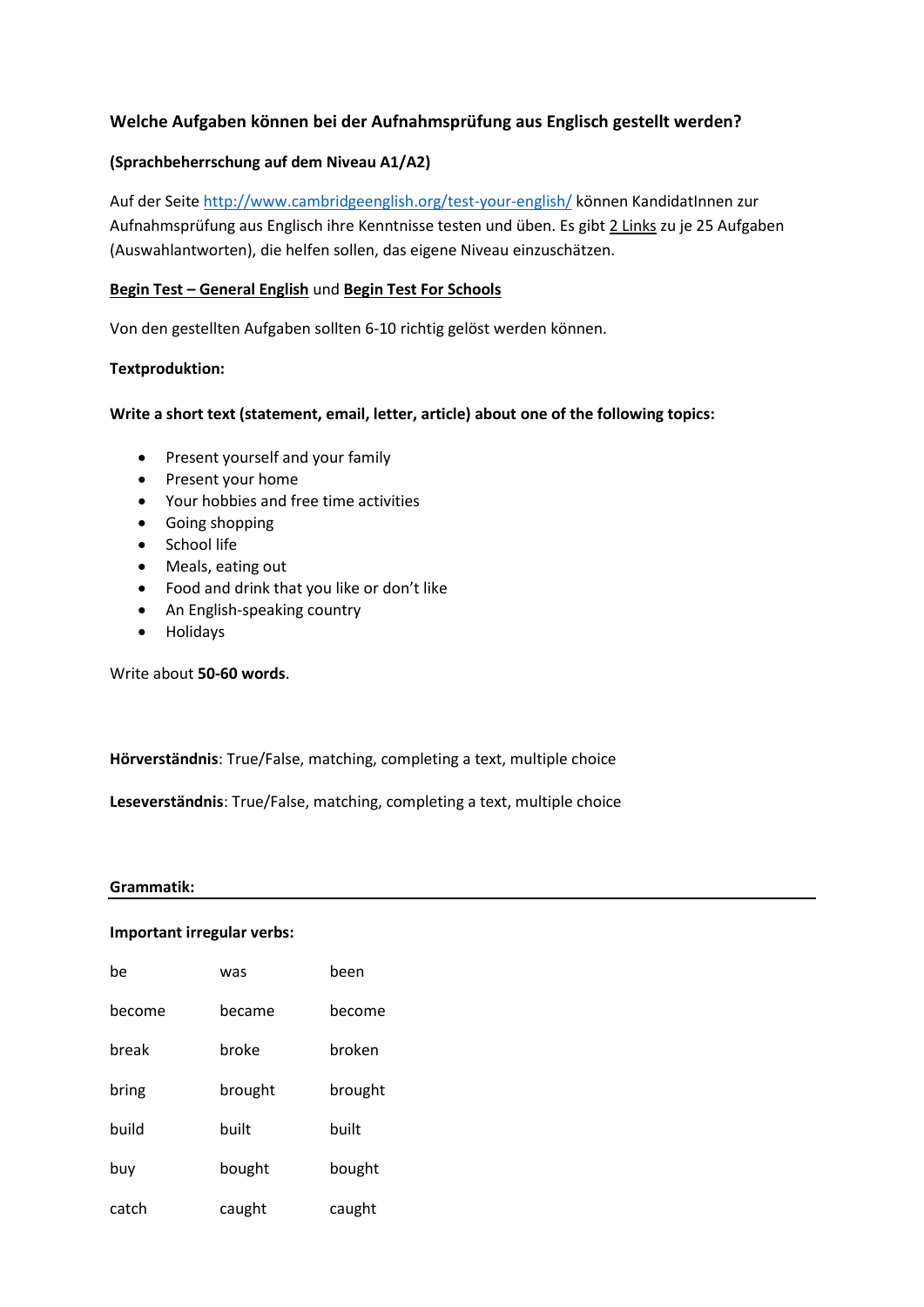| choose | chose  | chosen    |
|--------|--------|-----------|
| come   | came   | come      |
| cost   | cost   | cost      |
| cut    | cut    | cut       |
| do     | did    | done      |
| drink  | drank  | drunk     |
| drive  | drove  | driven    |
| eat    | ate    | eaten     |
| fall   | fell   | fallen    |
| feel   | felt   | felt      |
| fight  | fought | fought    |
| find   | found  | found     |
| fly    | flew   | flown     |
| forget | forgot | forgotten |
| freeze | froze  | frozen    |
| get    | got    | got       |
| give   | gave   | given     |
| go     | went   | gone      |
| grow   | grew   | grown     |
| have   | had    | had       |
| hear   | heard  | heard     |
| hurt   |        |           |
|        | hurt   | hurt      |
| keep   | kept   | kept      |
| know   | knew   | known     |
| lend   | lent   | lent      |
| let    | let    | let       |
| lose   | lost   | lost      |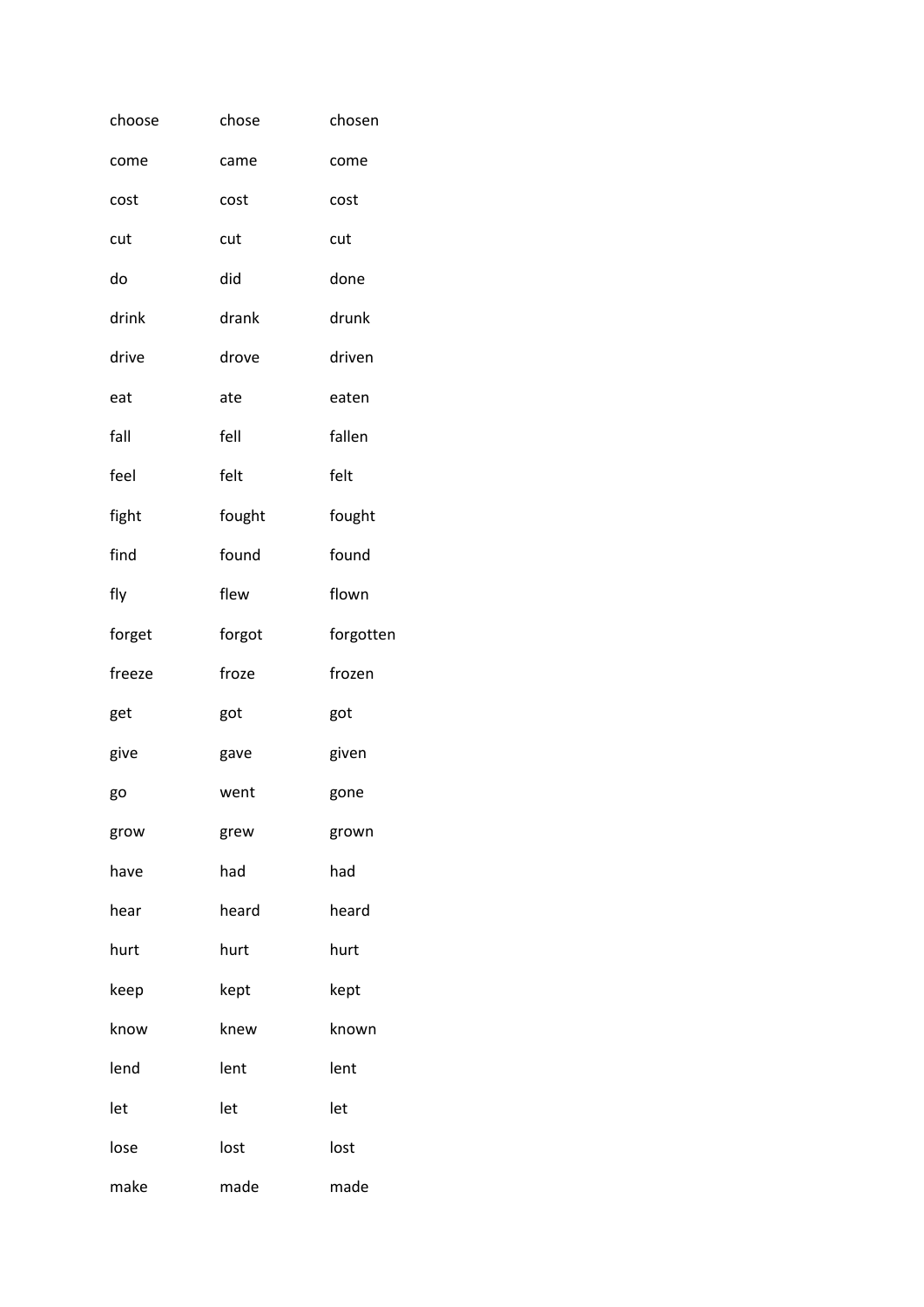| meet  | met     | met     |
|-------|---------|---------|
| pay   | paid    | paid    |
| put   | put     | put     |
| read  | read    | read    |
| ride  | rode    | ridden  |
| ring  | rang    | rung    |
| rise  | rose    | risen   |
| run   | ran     | run     |
| say   | said    | said    |
| see   | saw     | seen    |
| sell  | sold    | sold    |
| send  | sent    | sent    |
| set   | set     | set     |
| shoot | shot    | shot    |
| show  | showed  | shown   |
| shut  | shut    | shut    |
| sing  | sang    | sung    |
| sit   | sat     | sat     |
| sleep | slept   | slept   |
| speak | spoke   | spoken  |
| spend | spent   | spent   |
| stand | stood   | stood   |
| steal | stole   | stolen  |
| swim  | swam    | swum    |
| take  | took    | taken   |
| teach | taught  | taught  |
| tell  | told    | told    |
| think | thought | thought |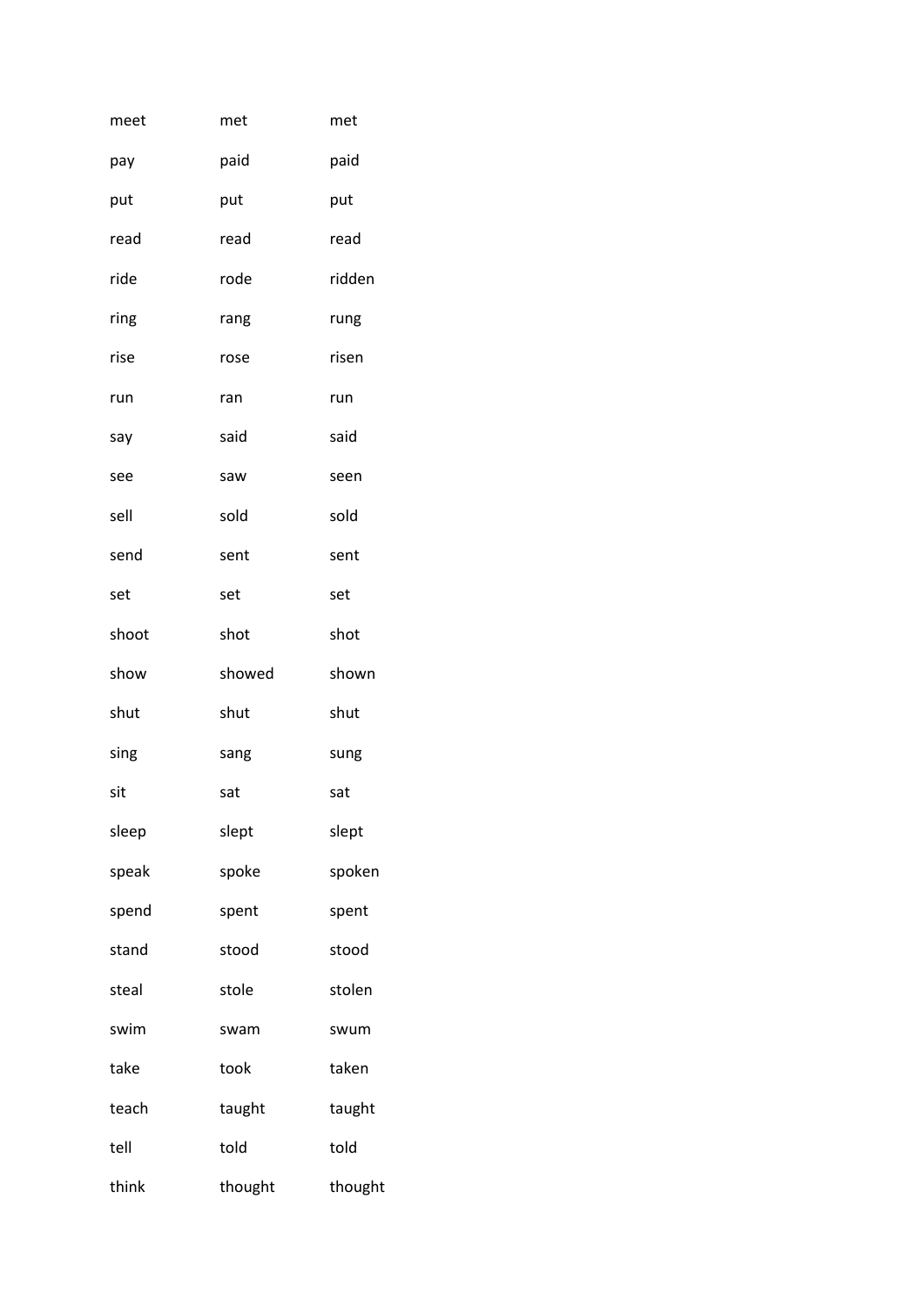| throw                                         |                             | threw      | thrown                                                                                                         |
|-----------------------------------------------|-----------------------------|------------|----------------------------------------------------------------------------------------------------------------|
|                                               | understand                  | understood | understood                                                                                                     |
| wake                                          |                             | woke       | woken                                                                                                          |
| wear                                          |                             | wore       | worn                                                                                                           |
| win                                           |                             | won        | won                                                                                                            |
| write                                         |                             | wrote      | written                                                                                                        |
| <b>Present Simple or Present Progressive?</b> |                             |            |                                                                                                                |
| 1.                                            |                             |            |                                                                                                                |
|                                               |                             |            |                                                                                                                |
|                                               |                             |            |                                                                                                                |
|                                               |                             |            |                                                                                                                |
| 4.                                            |                             |            | medical metal of No but she mentioned to go to she with the summer to go the mention of the state of the state |
|                                               | shopping. (like)            |            |                                                                                                                |
| 5.                                            |                             |            |                                                                                                                |
| 6.                                            |                             |            |                                                                                                                |
|                                               |                             |            |                                                                                                                |
| 7.                                            |                             |            |                                                                                                                |
| 8.                                            |                             |            |                                                                                                                |
|                                               |                             |            |                                                                                                                |
|                                               |                             |            | 10. He rarely  his homework. (do)                                                                              |
|                                               |                             |            |                                                                                                                |
|                                               | Fill in the superior weapon |            |                                                                                                                |

### **Fill in the question words:**